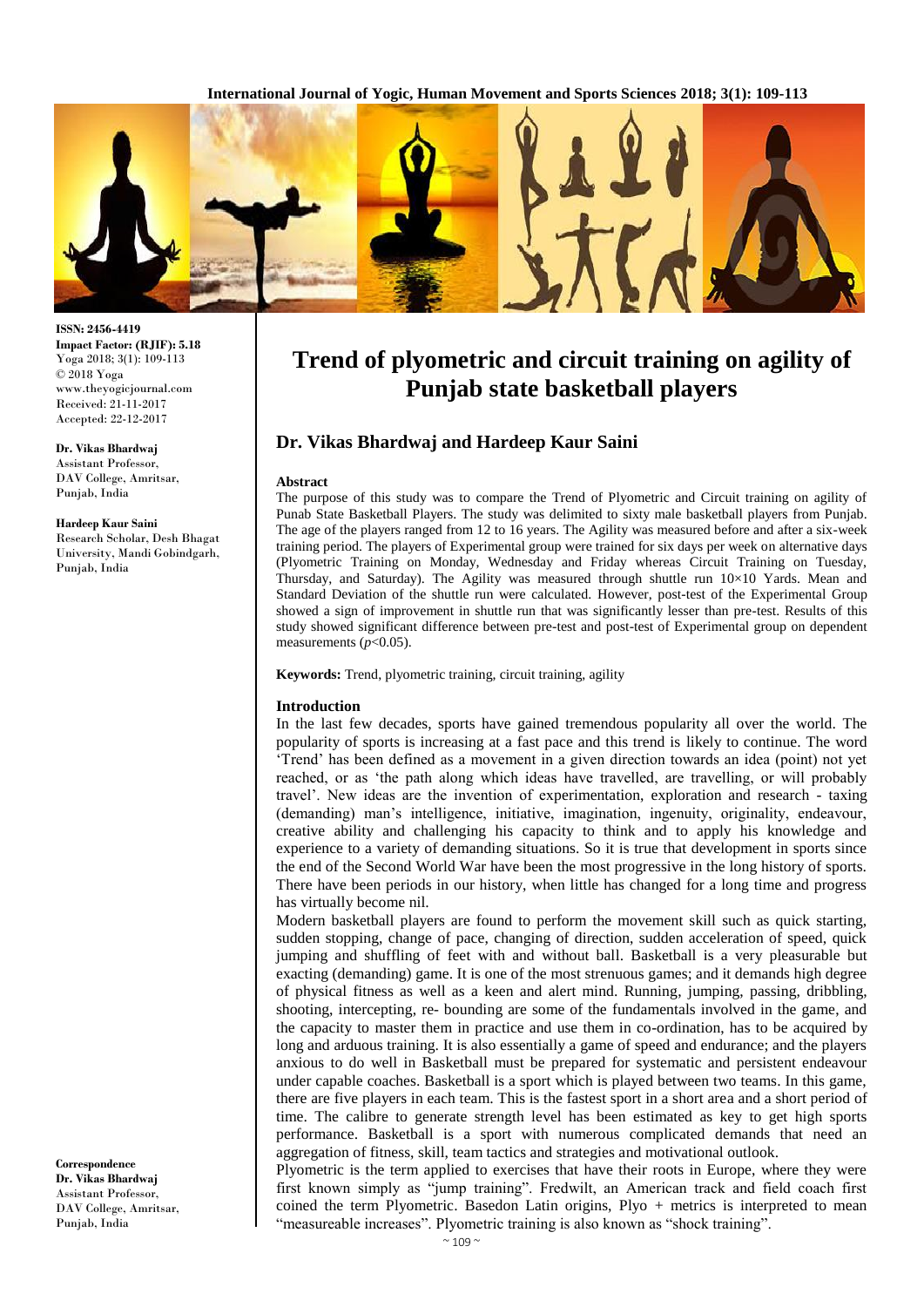It was develop by Yuri Verkhoshansky in 1977. Plyometric training is when a person performs explosive movements which generate large amounts of force quickly. The aim of these exercises is to increase concentric power output, by lengthening the muscle prior to the contraction. This will produce greater force through the storage of elastic energy. Athletes who participate in power sports i.e. football, basketball, hockey, use this method of training to develop explosive power. Performing plyometric correctly can increase power output dramatically on the other hand; lack of knowledge in this subject usually leads to injury.

Plyometric training is an excellent way to train for the players' demands of basketball. Training programmes should include repeated high intensity work, followed by period of recovery that imitates the specific tasks related to basketball. Other terms used in combination with Plyometric training are depth jump, box jump and jump training. Plyometric training has been used in basketball training program as a useful method for improving motor performance. It includes training loads with a number of rebounds and intervals between sets of exercises and drills. In plyometric training, athletes perform stopping, starting and changing direction in an explosive way, which helps to improve agility. One of the most effective mean of training for power is through plyometric training. It includes training loads with a number of rebounds and intervals between sets of exercises and drills. These abilities are the necessary skills in many team games including basketball because they enable players to do activity during the game at the required height, speed and at the right moment. Several researchers have used Plyometric training in their research and have shown that it improves power output and increases explosiveness by training.

There is more training programme which improves the fitness of a sportsman. The circuit training method is a much organised method of doing exercises to improve the performance of the player. Circuit training has been adopted throughout the world as simple but effective method. Circuit training differs from other fitness programs in that the activities are all performed at a maximal or near-maximal level. Circuit training was developed in Great Britain as a systematic and progressive conditioning program that would appeal to young people. The programme was developed by R.E. Morgan and G.T. Anderson in 1957 at the University of Leeds in England. As the name implies, a "circuit" is one completion of all prescribed exercises in the program. Exercise can be sequenced in a variety of combinations, which isolate single muscles, a group of muscles or total body training. A circuit is a specified number of exercise stations that are consecutively arranged in a given area. The individual do a set number of repetitions at each exercise until they come to the first exercise again and start a second lap. Each individual participant faces the challenge of completing the entire circuit as quickly as possible. Each circuit training participant moves from one station to the next with little (15- 30 seconds) or no rest, performing a 15 to 45 seconds work session of 8-20 repetitions at each station using a resistance of about 40%-60% of one repetition maximum (1RM). The major advantages of circuit training are economy of time inherent in the organisation of a circuit, small amount of space and equipment required and eases in supervising a training programme. Another advantage of the circuit is that bad weather does not affect the circuit schedule since all the stations can be arranged indoor. The activities in the circuit are varied and thus seen to hold the interest of the athlete. In recent years athletic coaches have recognised the worth of

such a program and have utilized the circuit training method for conditioning their squads. The near-maximal overload on a variety of activities, geared to one's abilities, makes circuit training one of the best ways for developing all-round physical fitness. It is designed to provide a vigorous, all-round workout over a short period of time. Circuit training aims at developing muscular strength and endurance, flexibility, cardio-respiratory endurance and in some instances, coordination. Such elements as running, calisthenics and weight training can all be incorporated into the program. The exercises are specially selected so that a fixed amount of effort is required on each one. This might be measured by the number of repetitions, the resistance or load provided for the muscles to work against, or a time factor for the completion of the whole schedule. Exercises must be simple and involve very little skill. Two or three circuits, or laps of the exercises, constitute a training session and as training progresses the improvement in strength and stamina may be seen in the increase of repetitions, the heavier poundage used or the decrease in the overall time taken for three laps of the circuit. Circuit training improvement can only be affected by some form of training which makes continuous demand upon the heart and lungs over a prolonged period of time.

Agility enables the athlete to change the position of his body quickly and easily. Agility is important for evading a tackler in Foot ball, dodging in Basketball and Hockey, and turning at the end of Swimming Lane. Agility refers to the manoeuvrability of the individual, i.e., the ability to change the direction of movement rapidly, without less of balance or sense of position. It is therefore, a combination of speed, strength quick reactions, balance and coordination and can refer to the total body or to a specific part, such as the hands or feet.

# **Objectives**

- To find out the Trend of Plyometric and Circuit Training on agility of experimental group of Punjab State basketball Players.
- To find out the effect of Plyometric and Circuit Training on agility among the experimental groups (pre-test, midtest and post-test) of Punjab State Basketball Players.
- To find out the effect of Plyometric and Circuit Training on agility of experimental group of Punjab State basketball players.

# **Hypotheses**

- There is no significant difference in Trend of plyometric and Circuit Training on agility of experimental group of Punjab State Basketball players
- There is no significant difference in Plyometric and Circuit Training on agility among experimental group of Punjab State Basketball players.
- There is no significant difference in Plyometric and Circuit Training on agility between pre- test and post-test of Experimental Group of Punjab State Basketball players.

# **Delimitations**

- The research was delimited to male basketball players of Punjab.
- The study was delimited to sixty male basketball players of Experimental Group.
- The age ranging from 12 to 16 years were selected randomly.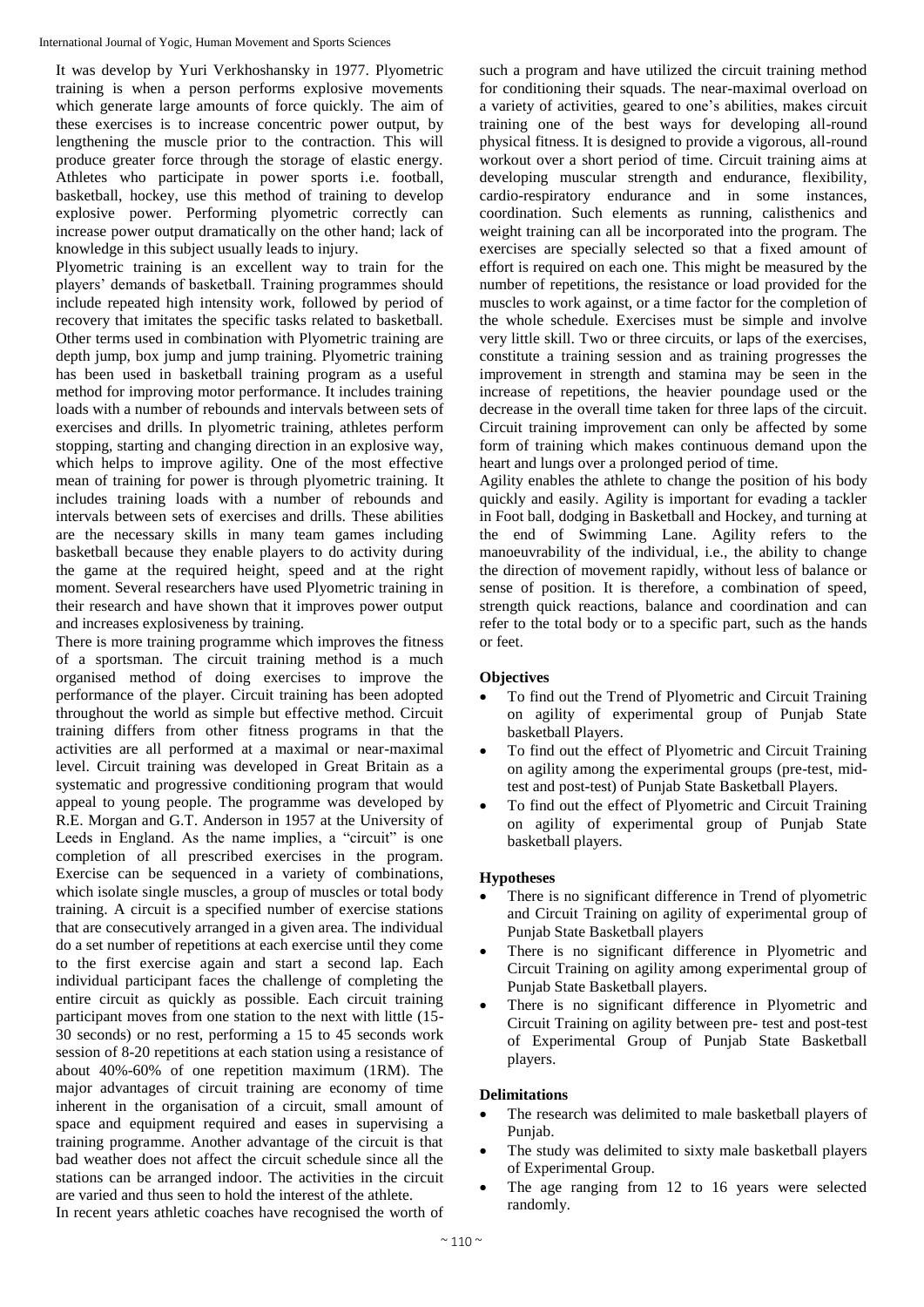International Journal of Yogic, Human Movement and Sports Sciences

• The training programme of Plyometric and Circuit training was restricted to one hour for six weeks in which subjects attended the training for three days on alternate days in a week.

**Training Schedule** 

The Plyometric and Circuit Training were administrated for a

|                        | Week 1 & Week 2   |                |     | Week 3         | Week 4 & Week 5 |             | Week 6     |                |
|------------------------|-------------------|----------------|-----|----------------|-----------------|-------------|------------|----------------|
|                        | <b>Repetition</b> | <b>Sets</b>    | Rep | <b>Sets</b>    | Rep             | <b>Sets</b> | <b>Rep</b> | <b>Sets</b>    |
| <b>MONDAY</b>          |                   |                |     |                |                 |             |            |                |
| Jump Squat             | 15                | 2              | 20  | $\overline{2}$ | 20              | 3           | 20         | $\overline{4}$ |
| Box Jump               | 15                | $\overline{2}$ | 20  | $\overline{2}$ | 20              | 3           | 20         | $\overline{4}$ |
| Side Jump              | 15                | $\overline{c}$ | 20  | $\overline{c}$ | 20              | 3           | 20         | 4              |
| <b>Strides</b>         | 15                | $\overline{2}$ | 20  | $\overline{c}$ | 20              | 3           | 20         | $\overline{4}$ |
| Skipping               | 15                | $\overline{2}$ | 20  | $\overline{2}$ | 20              | 3           | 20         | $\overline{4}$ |
| <b>WEDNESDAY</b>       |                   |                |     |                |                 |             |            |                |
| Side way box jump      | 15                | $\overline{c}$ | 20  | $\overline{c}$ | 20              | 3           | 20         | $\overline{4}$ |
| Jump over to tuck jump | 15                | $\overline{2}$ | 20  | $\overline{2}$ | 20              | 3           | 20         | $\overline{4}$ |
| Sumo Jump              | 15                | $\overline{2}$ | 20  | $\overline{2}$ | 20              | 3           | 20         | $\overline{4}$ |
| Hamstring curl fast    | 15                | $\overline{c}$ | 20  | $\overline{c}$ | 20              | 3           | 20         | $\overline{4}$ |
| Jumping on Toes        | 15                | $\overline{c}$ | 20  | $\overline{c}$ | 20              | 3           | 20         | $\overline{4}$ |
| <b>FRIDAY</b>          |                   |                |     |                |                 |             |            |                |
| One Leg Hop jump       | 15                | $\overline{2}$ | 20  | $\overline{2}$ | 20              | 3           | 20         | $\overline{4}$ |
| Box Jump               | 15                | $\overline{2}$ | 20  | $\overline{c}$ | 20              | 3           | 20         | $\overline{4}$ |
| Side Way Jump          | 15                | $\overline{2}$ | 20  | $\overline{2}$ | 20              | 3           | 20         | $\overline{4}$ |
| Depth jump             | 15                | $\overline{2}$ | 20  | $\overline{2}$ | 20              | 3           | 20         | $\overline{4}$ |
| Scissor Jump           | 15                | $\overline{2}$ | 20  | $\overline{2}$ | 20              | 3           | 20         | 4              |

| Table 1: Plyometric Training Programme |
|----------------------------------------|
|----------------------------------------|

training session.

|  | Table 2: Circuit Training Programme |
|--|-------------------------------------|
|--|-------------------------------------|

|                   | Week 1 & Week 2             |             | Week 3 & Week 4 |             | Week 5 & Week 6 |               |  |
|-------------------|-----------------------------|-------------|-----------------|-------------|-----------------|---------------|--|
|                   | Duration(sec)               | <b>Sets</b> | $\bf{D}$ (sec)  | <b>Sets</b> | $\bf{D}$ (sec)  | <b>Sets</b>   |  |
|                   | Tuesday, Thursday, Saturday |             |                 |             |                 |               |  |
| Jumping Jacks     | 20                          | 3           | 30              | 3           | 45              |               |  |
| Kicking back      | 20                          | 3           | 30              | 3           | 45              | 3             |  |
| High knee strides | 20                          | 3           | 30              | 3           | 45              | 3             |  |
| Side hopes        | 20                          | 3           | 30              | 3           | 45              | 3             |  |
| Squat             | 20                          | 3           | 30              | 3           | 45              | 3             |  |
| Flutter kick      | 20                          | 3           | 30              | 3           | 45              | 3             |  |
| Pilates Leg Pulls | 20                          | 3           | 30              | 3           | 45              | $\mathcal{R}$ |  |
| Pilates Leg Pulls | 20                          | 3           | 30              | 3           | 45              |               |  |

# **Method and Procedure**

The study is experimental in nature. In this study, the sample of sixty male basketball players was selected from Punjab, age ranging from 12 to 16. Experimental group went through Plyometric and Circuit Training for one hour, after 15 minutes of warm-up and stretching exercise, for six weeks. Agility was measured with the help of shuttle run and the score was recorded in seconds. The data would be collected by the pretest (T1), mid-test (T3) after three weeks and the post-test (T2) after Six-week of training programme.

# **Statistical Techniques Used**

For analysis of the data collected from pre-test, mid-test and post test of Experimental Group of basketball players, Mean and Standard Deviation were computed. For this purpose 'ttest', ANOVA were applied and for testing the hypotheses, the level of significance was set at 0.05%.

#### **Findings and Discussion**

**Trend of Pre-test, Mid-test and Post-test of Experimental Group on Agility of Punjab State Basketball Players**

week on alternate days. Plyometric Training was on Monday, Wednesday and Friday whereas Circuit Training was carried out on Tuesday, Thursday and Saturday per week for six weeks. The load for the training programme will be progressively increased from beginning to the end of the

The following table 1 shows the trend of pre-test, mid-test and post-test of Experimental Group on Agility of Punjab State Basketball Players

**Table 3:** Means of Trend of Pre-test, Mid-test and Post-test of Experimental Group on Agility of Punjab State Basketball Players

| Group                     | Mean            |          |                  |  |  |
|---------------------------|-----------------|----------|------------------|--|--|
|                           | <b>Pre-Test</b> | Mid-Test | <b>Post-Test</b> |  |  |
| <b>Experimental Group</b> | 11.33           | 10.59    | 9.76             |  |  |

Table-3 shows the means of trend of pre-test, mid-test and post-test are 11.33, 10.59 and9.76 respectively. The decrease values show that there is a positive progress from pre to post in trend of Agility. It shows that the Plyometric and Circuit Training affect the agility of Experimental Group.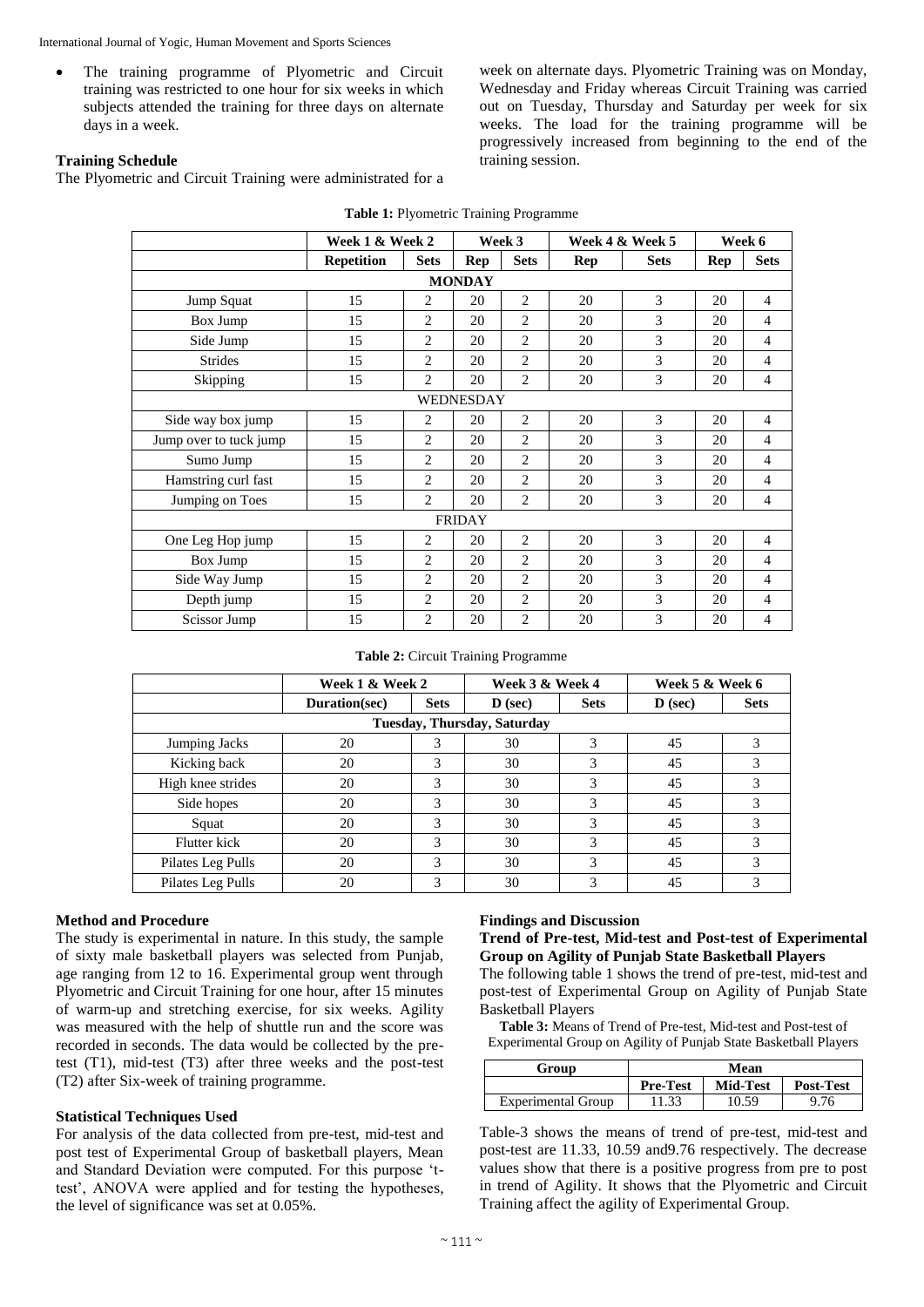

**Fig 1:** Trend of Pre-test, Mid-test and Post-test of Experimental Group on Agility

It may be inferred that means of pre-test, mid-test and posttest of experimental group differ in Agility.

#### **Difference in Pre-test, Mid-test and Post-test of Experimental Group in Agility of Punjab State Basketball Players**

The following table 2 shows the value of pre-test, mid-test and post-test of Experimental Group in Agility of Punjab State Basketball Players.

| Table 4: ANOVA for the Measures of Pre-test, Mid-test and Post-test of Experimental Group in Agility |  |  |
|------------------------------------------------------------------------------------------------------|--|--|
|------------------------------------------------------------------------------------------------------|--|--|

| Variable                                                                 | Source of<br>Variance | Sum of<br>Sauare | Degree's of<br>Freedom (df) | <b>Mean Sum of</b><br><b>Square (MSS)</b> | 'F'-Ratio |
|--------------------------------------------------------------------------|-----------------------|------------------|-----------------------------|-------------------------------------------|-----------|
| Explosive                                                                | <b>Between Groups</b> | 74.03            |                             | 37.01                                     | $77.12*$  |
| Strength                                                                 | Within Groups         | 84.95            |                             | 0.48                                      |           |
| $\sim$ $\sim$ $\sim$ $\sim$<br>$\sim$ $\sim$ $\sim$ $\sim$ $\sim$ $\sim$ |                       |                  |                             |                                           |           |

\*Significant at 0.01 level

Table 4 shows the F-ratio for Experimental Group to test the null hypothesis with respect to Agility. Obtained F-value {F  $(2, 177) = 77.12$ ;  $p < 0.01$ } was found to be significant. It denotes that there is a significant difference among pre-test, mid-test and post-test of Experimental Group in Agility of Punjab State Basketball Players.

Hence the hypothesis*, "*There is no significant difference among measures of pre-test, mid-test and post-test of Experimental Group in Agility" is rejected.

#### **Difference between Pre-test and Post-test of Experimental Group in Agility of Punjab State Basketball Players**

The table 3 shows the values of mean, Standard deviation and t-value for comparison between Pre-test and Post-test of Experimental Group.

**Table 5:** Comparison of Statistical Values between Pre-test and Post-test of Experimental Group on Agility

| Groups                                                                        |                 | Mean  | SD   | df | t-test  |
|-------------------------------------------------------------------------------|-----------------|-------|------|----|---------|
| Experimental Group                                                            | <b>Pre-test</b> | 11.33 | 0.93 | 59 | $6.04*$ |
| <b>Experimental Group</b>                                                     | Post-test       | 9.76  | 0.32 |    |         |
| $\cdot$ $\sim$<br><u>ພິດປ</u><br>$\cdots$ $\alpha$ $\alpha$ $\alpha$ $\alpha$ |                 |       |      |    |         |

\* Significant at 0.01 level

Table 5 represents the mean, SD and t-value between pre-test and Post-test of Experimental Group on Agility that the pretest of Experimental Group was found to have higher value on Agility 11.33+9.76 as compared to post-test of Experimental Group 9.76+0.32. The obtained t-ratio for this difference was found to be significant (t=6.04;  $p < 0.01$ ).



**Fig 2:** Comparison of Mean and Standard Deviation between Pretest and post-test of Experimental Group on Agility

It may be inferred that post-test differs significantly in Agility from pre-test of Experimental Group.

Thus the hypothesis, *"*There will be no significant difference between pre-test and post-test of Experimental Group in Agility*"* is rejected.

# **Conclusion**

The Plyometric and Circuit Training enhance the performance from pre to post training. The Plyometric and Circuit Training bring positive effect on shuttle run of Agility on male basketball players of Punjab.

#### **References**

- 1. Adams K, O'Shea JP, O'Shea KL, Climstein M. The Effect of Six Weeks of Squat, Plyometrics and Squat-Plyometric Training on Power Production. J. Appl. Sport Sci. Res., 1992; 6:36-41*.*
- 2. Alemdaroglu U. The Relationship between Muscle Strength, Anaerobic Performance, Agility, Sprint Ability and Vertical Jump Performance in Professional Basketball Players. Journal of Human Kinetics. 2012; 31:99-106.
- 3. Bilbrough A, Jones P. Developing Patterns in Physical education. London: St. Paul's House, Warwick Lane, 1973.
- 4. Bucher CA. (n. d.) Physical Education for Life*.* New York: Mcgraw- Hill Book Company, 43.
- 5. Chelly MS, Fathloun M, Cherif N, Ben AM, Tabka Z, Van PE. Effects of a Back Squat Training Program on Leg Power, Jump and Sprint Performances in Junior Soccer players. J Strength Cond Res. 2009; 23:2241- 2249*.*
- 6. Chittibabu B, Akilan N. Effect of Sports Specific Endurance Circuit Training on Peak Anaerobic Powerand Aerobic Power of High School Male Basketball Players